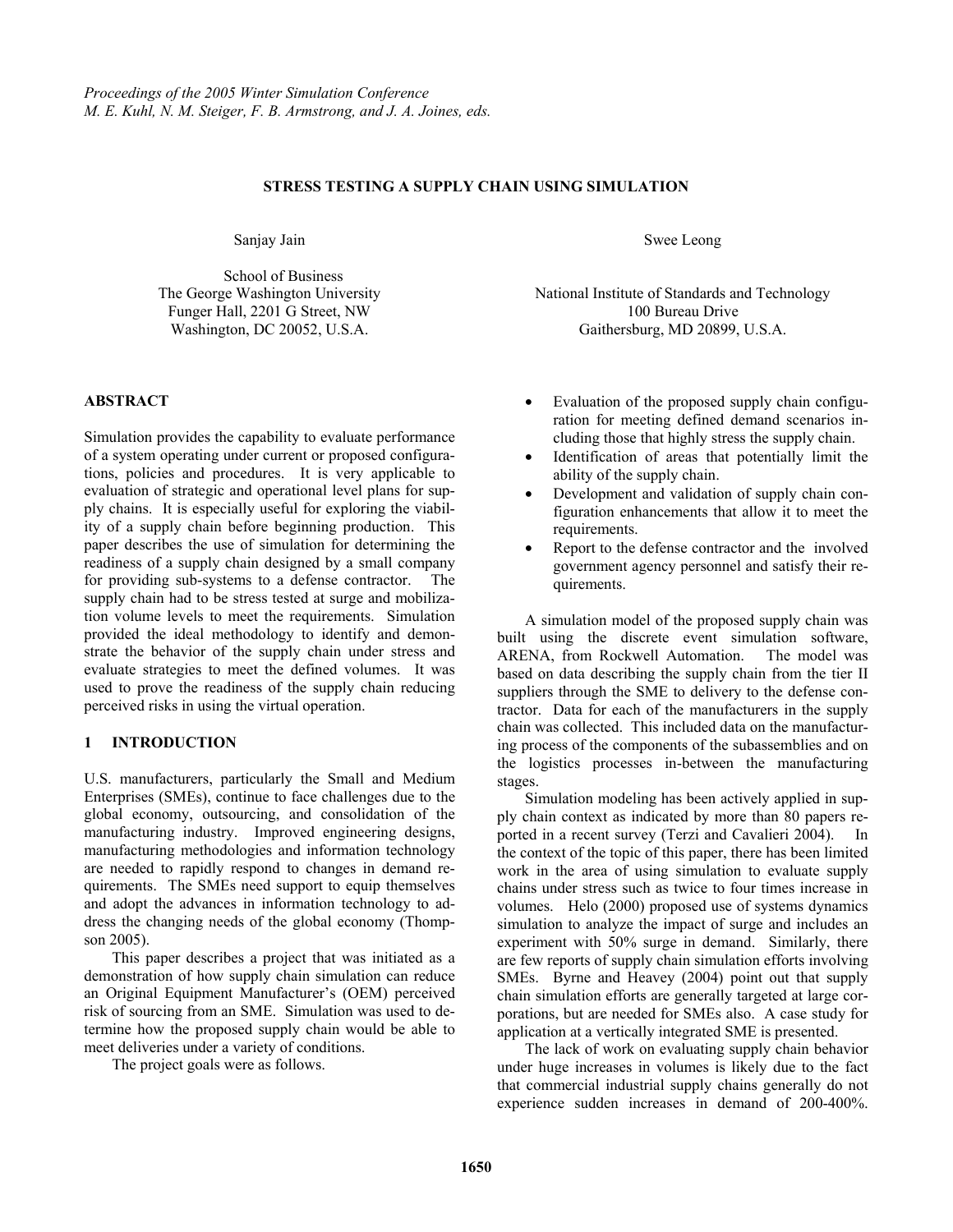There are rare cases of 372% year to year demand surge reported in semiconductor industry (Tsai and Wang 2004). The requirement is, however, relevant in defense industry since its participants have to maintain their readiness to meet increased demands in case of wars and conflicts. Indeed, upside production flexibility, that is, the capability of unplanned sustained increase in production to support a two-major-theatre war scenario has been recommended as a key performance indicator for defense industry (Klapper et al 1999).

This section introduced the topic and the context of the project and briefly reviewed relevant work. Section 2 describes the scope of the study and the simulation model, followed by the description of the data collection effort in section 3. Section 4 addresses the approach used for development of the simulation model. Section 5 presents the results of simulation experiments for evaluating the performance of the supply chain under normal, surge and mobilization scenarios. The lessons learned from this experience are recounted in section 6 followed by a conclusion of the paper in section 7.

### **2 SCOPE**

The study required a balance between the strategic level goals of supply chain design and the operational level goals for the readiness evaluation requirement. The operation of the supply chain needed to be simulated from tier II suppliers on one end to the end customer at the other end. The level of detail needed to be sufficient to evaluate the capability of the complete supply chain based on its configuration and the operational policies. The configuration includes the node network, the assignment of production to nodes, and the assignment of capacities at each node to meet the production needs. The operational policies include the strategic levels of finished goods and raw material inventories at each node and the associated replenishment policies.

Specifically, evaluating the readiness of a supply chain requires simulating the following aspects.

- Generation of end-customer orders to trigger the pull signal for the supply chain.
- At each node in the supply chain:
	- − processing of orders from customers immediately downstream of the node,
	- − order fulfillment from finished goods inventory,
	- − generation of production orders if warranted under the stocking policy,
	- assignment of raw material inventory to the production orders, and
	- − generation of replenishment orders if warranted under raw material inventory policy.
- Transport of material from suppliers to their immediate customers.
- Tracking of desired performance measures.

The scope of the simulation model required for this project can also be specified using the SCOR model. The SCOR model provides a commonly accepted terminology for description of the supply chain (Supply Chain Council, 2005). The simulation model should include the three stages of the supply chain with PLAN, SOURCE, MAKE and DELIVER activities defined at level 2 of SCOR model. For the fourth stage of the supply chain, that is, the end customer, only the SOURCE activity needs to be included again at level 2 of the SCOR model. Using the SCOR model based specification convention proposed in Jain (2006), the needed simulation model can be classified as (P-2, S-2, M-2, D-2)X3>(S-2).

The simulation model included ten nodes of the supply chain spread across the four stages, including 3 tier II suppliers, 5 tier I suppliers, the SME itself, and the defense contractor. The model was used to evaluate the performance of the supply chain under the defense readiness requirements of normal operation, surge (twice the volume of normal operation) and mobilization (four times the volume of normal operation).

# **3 DATA COLLECTION**

The data gathering effort to meet the above scope was planned jointly with the personnel from the SME. A questionnaire was prepared to request input from all the Tier I and II suppliers. The suppliers were expected to fill in the questionnaires in sufficient level of detail to provide the data needed for simulation. The data requested was intended to satisfy two objectives: 1) simulation and 2) value stream mapping for continuous improvement efforts over a longer time frame. The second objective required more detailed data than the first one given the scope of the simulation study defined above.

The data requested from the suppliers included:

- product bill of materials,
- supply chain network configuration:
	- nodes.
	- supplier-customer relationships, and,
	- transport times between nodes;
- For end customer node:
	- − ordering pattern;
- For each manufacturing node:
	- components produced,
	- − order process times,
	- − manufacturing sequence description and times,
	- manufacturing capacity for each step,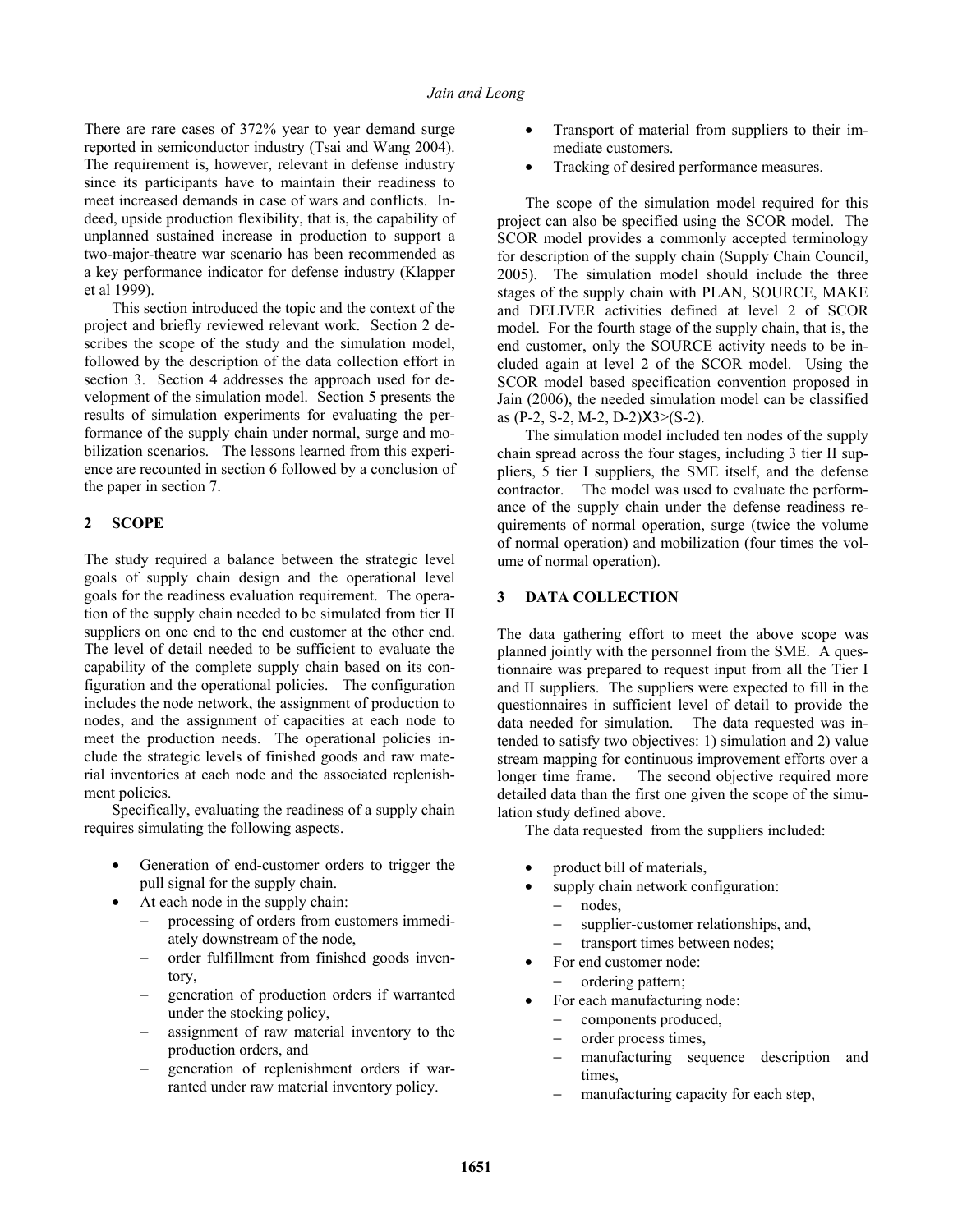- − operational policies:
	- finished goods stocking policies,
	- \* production batching policy, and,
	- raw material inventory policies.

Only a limited number of responses were received from the suppliers and most of them did not have the sufficient level of detail desired for simulation analysis or the planned value-stream mapping. Given the lack of response, members of the project team visited each supplier site to collect the required data. In addition to discussing the proposed processes to build the desired components, the visits also helped the team understand each supplier's capabilities, product range, and capacity availability. These supplier site visits added quite a bit of time to the project. The visits had to be set up at mutually convenient times for the suppliers and the project team and hence had to be done over several weeks to months.

### **4 SIMULATION MODEL DEVELOPMENT**

The simulation model was developed to be completely data-driven. This allows the simulation model to be a generic supply chain simulator. While a number of capabilities will have to be developed in the simulator to be truly generic, the intention was to build a basic set of capabilities that can be data driven.

A data-driven simulator can be utilized using the following steps.

- 1. Analyze the collected data to develop distributions representing the modeled phenomenon.
- 2. Arrange the data including the developed distributions in a pre-defined format.
- 3. Read the data describing the supply chain into the simulation model.
- 4. Configure the simulation model based on the data.
- 5. Execute the simulation runs.

The development of a generic supply chain simulator requires advanced modeling capabilities both on the part of the simulation analyst and the simulation software. The simulator for this study was built using ARENA. As a general rule, any selected simulation software should provide a good graphical user interface to capabilities that include definition of the process to be simulated, simulation clock management, management of entities that go through the process (orders, materials, transportation, etc), provisions for data input, and output data analysis.

To support the project goal of building a basic supply chain simulator, any selected simulation software should possess the following features:

- constructs allowing data driven models,
- flexibility in coding the model,
- interface with Microsoft Excel, typically used for storing manufacturing data,
- model debugging facilities, and
- representative animation.

Development of a simulation model requires significant expertise in the modeling process and in coding with the selected software. Development of a generic simulator with basic features requires even more advanced expertise. The generic simulator for this model was developed by project team members with many years of industry and simulation experience.

Figure 1 shows a screenshot of the supply chain simulation model. The flow of materials is from left to right on the screen. On the left are the three tier-II suppliers. One of the tier-II suppliers acts as a tier-I supplier also and hence two separate production activities are represented for the node, marked as "Supplier II-1." Next there are 5 tier-I supplier nodes represented. One of the tier-I suppliers, "Supplier I-4," supplies two distinct groups of subassemblies that are dependent on two separate tier-II suppliers. Again, this is represented using two separate production activity models. The suppliers provide the component and sub-assemblies to the SME for assembly into a completed sub-system unit. The SME ships the units to the defense contractor for assembly into the end product that is supplied to the armed forces.

### **5 SIMULATION RESULTS**

The simulation scenarios required for readiness evaluation were:

- Normal operation, with defined volume level,
- Surge operation, with twice the volume level of normal operation, and,
- Mobilization operation, with four times the volume level of normal operation.

Simulation was used to analyze each scenario and determine the ability of the supply chain to meet the desired volume levels.

#### **5.1 Normal Operation**

Key outputs from the simulated performance were tracked to understand the behavior of the supply chain. The bottlenecks in the flow were identified and the associated capacities adjusted in consultation with the suppliers until a smooth flow was achieved. The modified design allowed meeting the normal volumes with no backlog orders at the SME. Figure 2 shows the variation in supply chain inventory for this scenario. The figure shows that the desired performance is achieved with an average investment of \$2.33 million across the supply chain. The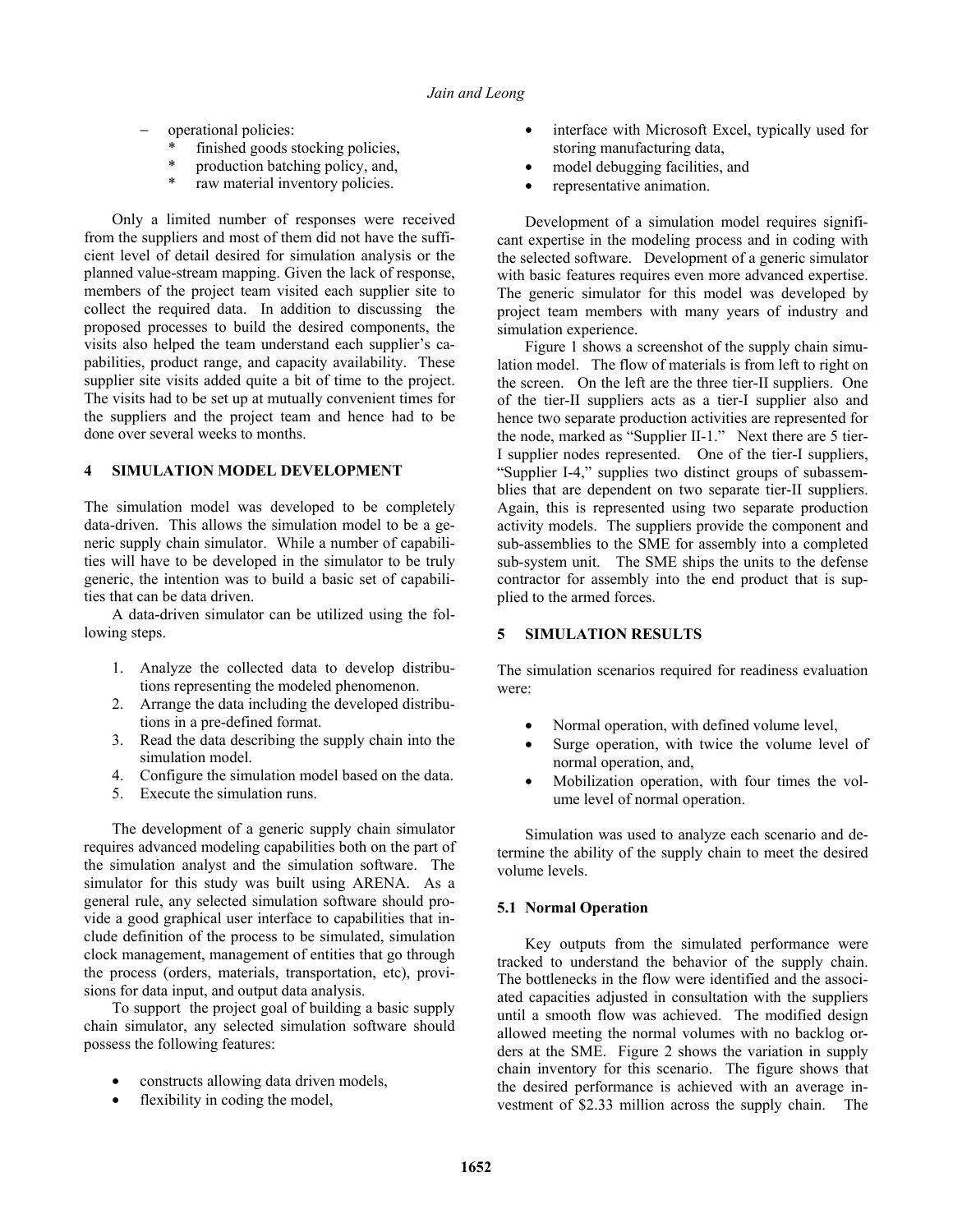



Figure 1: Screenshot of the Supply Chain Simulation Model



Figure 2: Supply Chain Inventory Variations to Support the Normal Operation Volumes

results showed the capability of the proposed supply chain to meet the normal operation volumes.

# **5.2 Surge Operation**

Surge operation requires the supply chain to provide double the normal operation volumes. The model assumes that the supply chain has a defined period (assumed to be 13 weeks) to ramp up to the required production level once notification of surge is received. The model allows the inventory throughout the supply chain to begin building up to surge level immediately on receiving this notification.

The simulation of surge operation was set up to allow the supply chain to function at steady state normal operation before receiving notification of surge volume. After the notification, the supply chain ramps up inventories in response to increased inventory target levels. Once the 13 week ramp up period has elapsed, the end customer order volume jump up to the surge level, i.e., twice the normal volume levels.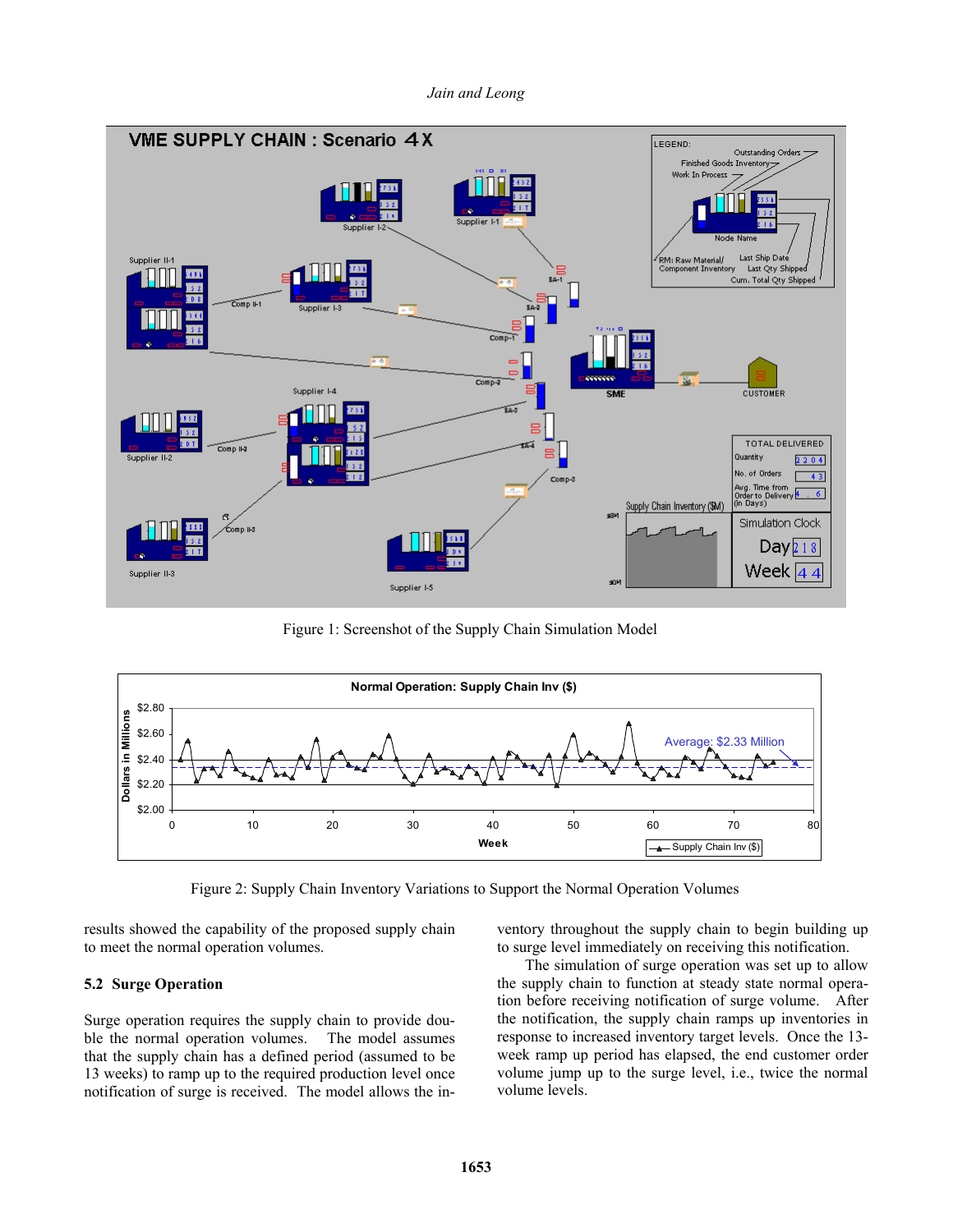The supply chain configuration was modified to meet the surge volumes. A simple inspection of the design capacity at the SME indicated that it was not sufficient to meet the surge demand rate. The capacity at the SME was increased by 25% to ensure that the production rate matched the demand rate. The SME management confirmed that it was feasible to add the manual assembly workstations needed to add this 25% capacity. The other nodes in the supply chain already had a sufficiently high production rate to meet the surge demand rate.

Figure 3 shows the results from the surge operation scenario. With the increase in the SME capacity, the supply chain is able to handle the stress of increased volumes and achieve the goal of no backlog. However, this performance comes at the cost of increased inventory levels as shown in the graph in Figure 3. The graph shows that the total inventories in the supply chain increase from an average of \$2.33 Million to an average of \$3.62 Million.

The simulation thus confirmed the capability of the supply chain to meet the surge operation volumes, with an increase in inventory levels and increased production capacity at the SME.

### **5.3 Mobilization Operation**

Mobilization operation requires the supply chain to provide four times the normal operation volumes. Similar to surge operation, once the supply chain receives the notification of mobilization volume, it has an assumed 13-week period to ramp up to that level. Once the 13-week ramp up period has elapsed, the end customer order volume jumps up to the mobilization level, i.e., four times the normal volume levels.

The supply chain required significant modification to meet the mobilization volumes. Production capacity was increased at five of the manufacturing nodes, including the SME, so the production rate matched the demand rate. The SME again confirmed the feasibility of adding manual assembly stations to increase their capacity, while the other suppliers indicated their ability to assign more of their commercial product capacity to the required defense production under mobilization. All the other nodes already had a sufficiently high production rate to meet the mobilization demand rate.

Figure 4 shows the results from the mobilization operation scenario. The graph in Figure 4(a) shows that with the proposed production modifications and the increased inventory levels through the supply chain, the supply chain is able to sustain the stress of the mobilization volume for a limited period only. It falls behind by a week after 25 weeks of sustaining the mobilization volume, and does not catch back up. This performance comes at the cost of average increased inventory levels of \$5.91 million, as shown in the graph in Figure 4(b).

### **5.4 Mobilization Operation with Modified Configuration**

Simulation was used to determine the capacities and inventories needed at different nodes to meet the mobilization volumes. Several iterations were made using different levels of capacity and inventories. Simulation results indicated that the supply chain can sustain the mobilization level volumes with a slight increase in capacities at the five nodes that were originally matched to the demand rate. The capacities at these five nodes needed to be increased by another 3% to achieve the required volumes. All manufacturers involved indicated this change could be easily implemented. The slight increase in the capacity enabled the supply chain to recover from occasional inventory shortfalls by producing at a rate slightly higher than the demand rate.

The results from simulation of mobilization operation with the modified configuration are shown in Figure 5. The supply chain inventory levels are slightly lower than the base mobilization case, at an average of \$5.62 Million.

#### **5.5 Conclusions from Simulation Study**

The study concluded that the proposed supply chain could provide the required volume levels under normal, surge and mobilization scenarios. Simulation iterations were



Figure 3: Supply Chain Inventory Variations to Support the Surge Operation Volumes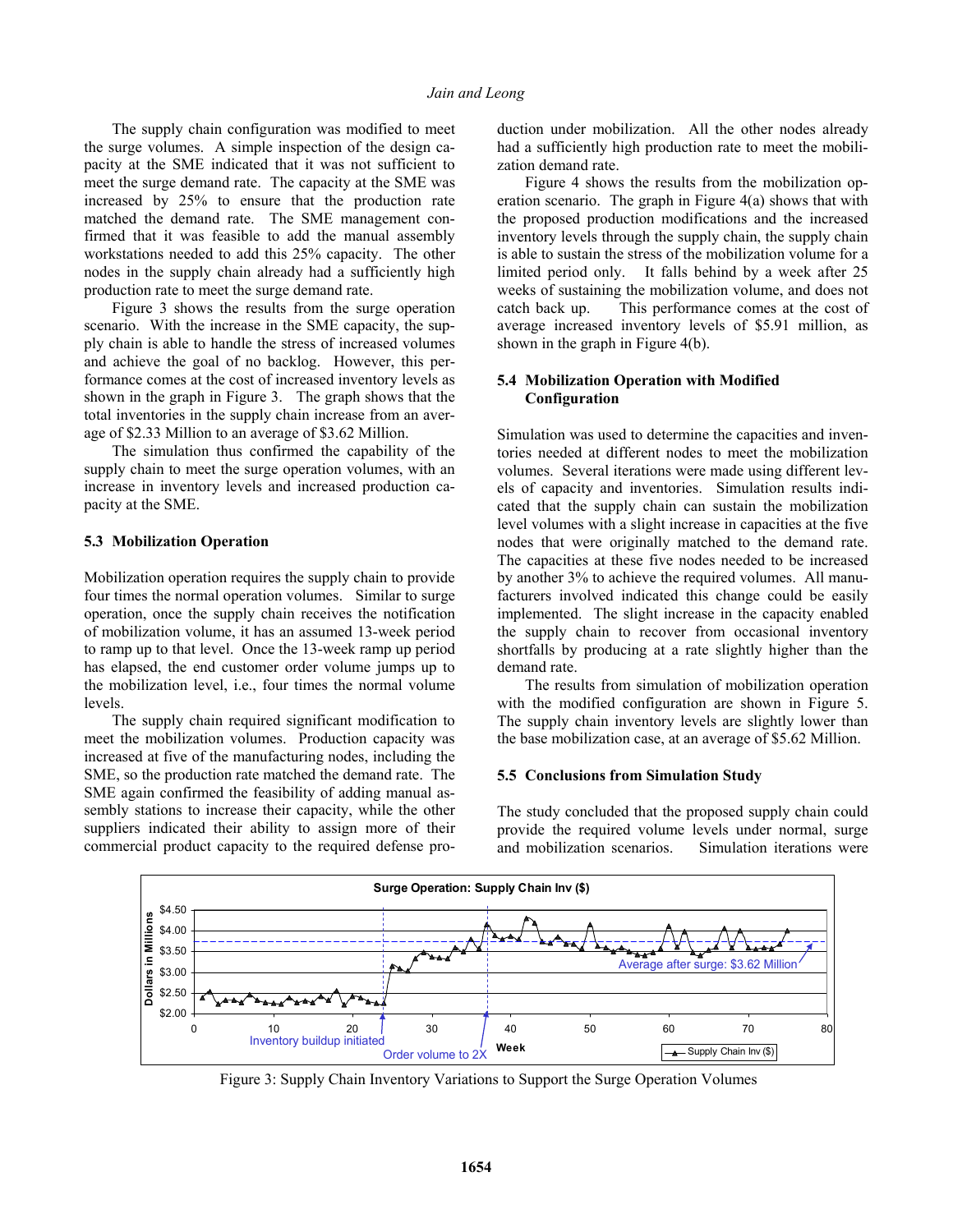made to fine tune the supply chain configuration parameters and operational policies for the normal operation. The identified sets of design parameters and policies form the primary design and operation recommendations for the supply chain.

The plans can be quickly executed once the notification for surge or mobilization is received. The SME that serves as the primary interface to the customer should identify manpower and tooling sources that will be rapidly accessed for ramping up the volume. Other identified suppliers should define procedures for diverting commercial capacities to the production of this defense product. The impact on their commercial production plans should be pre-determined and their supply contract should provide a provision for potential delay in commercial production should a defense situation warrant a surge or mobilization scenario.

The study also underlined the value of the simulation for evaluation of performance of proposed supply chains. Any proposed major changes in the supply chain should be evaluated using simulation before implementation.

#### **5.6 Impact on Stakeholders**

All the stakeholders of this project were very satisfied with the simulation study. The primary customers, the armed forces, and the large defense manufacturers were convinced of the capability of the supply chain to meet their requirements and supported the contract award to the SME. The SME leading the product concept effort found that the simulation helped the customers visualize the supply chain concept much better. Simulation also helped the SME understand the relationships between the major factors in the supply chain design. Based on that understanding and the







Figure 4(b): Supply Chain Inventory Variations to Support the Mobilization Operation Volumes



Figure 5: Supply Chain Inventory Variations to Support the Modified Mobilization Operation Volumes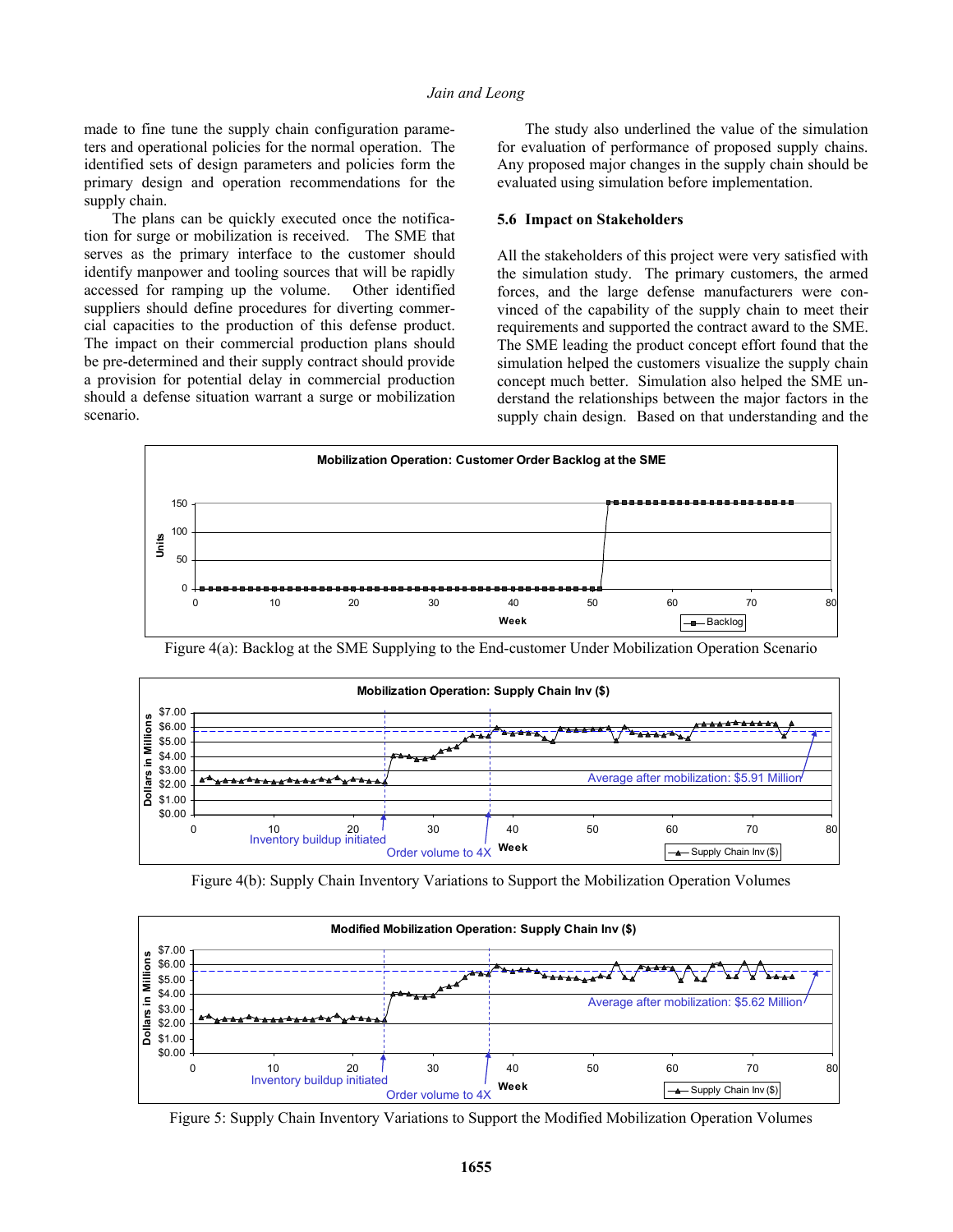simulation results, the SME is able to assess the potential impact and implement solutions to mitigate risks and reduce costs.

### **6 LESSONS LEARNED**

The study reaffirmed the following major guidelines for the simulation process:

- Commit enough resources to gather the required data in a timely fashion. This study took longer than expected primarily due to the extensive effort needed to collect the data.
- Use the right level of abstraction for the simulation model. Too much detail will unnecessarily bog down the project team in an extensive effort to collect data and build the model. Too little detail results in a model that doesn't provide the needed answers.
- Spend data collection effort for critical data elements. Initially build the model with data that is easily available. Exercise the model to understand the impact of the major factors. Spend time improving the accuracy of the data that has a large impact on the outputs.
- Focus on key outputs. Simulation models can generate multitudes of data. The key performance metrics for the decision should be identified upfront and the model output reports designed to generate those parameters.
- Verify and validate the model as much as possible. Build internal cross checks for verifying the model code. For example, the supply chain cost calculations were carried out in two different ways and compared to ensure that model was working as designed. For a model of this nature where there is no operating system with which to compare, the model is validated based on expert reviews.

### **7 CONCLUSION**

The simulation model identified the bottlenecks in each scenario and allowed the team to develop and evaluate strategic changes that will allow the supply chain to meet the requirements. The identified strategic changes through simulation were found to be reasonable enhancements achievable by the supply chain within defined response time parameters. The simulation results thus proved the readiness of the supply chain to meet the defense readiness requirements. The defense contractor gained confidence in the capability of the supply chain to meet their goals. Representatives of the armed services also reviewed the simulation results and they too were convinced of the capabilities of the supply chain.

The use of simulation techniques helped the SME win the business. The study also highlighted the potential of simulation for continued applications to support the supply chain for operational planning including responding to unplanned events. Lessons were learned that would make the future applications more efficient. These include identified data elements tied to the defined scope of the simulation study, questionnaires and interviewing techniques to help get to the needed information for simulation, organization of data for easy representation and validation, use of a primarily data-driven simulation model, and use of visualization techniques for rapid understanding of the results.

### **DISCLAIMER**

The simulation studies presented in this paper were conducted using ARENA as the simulation tool. This does not imply a recommendation or endorsement of the tool by the authors or NIST, nor does it imply that this simulation tool is necessarily the best available for the purpose.

### **REFERENCES**

- Byrne, P.J., and C. Heavey. 2004. Simulation, a framework for analysing SME supply chains. *Proceedings of the 2004 Winter Simulation Conference*, Eds: R.G. Ingalls, M.D. Rossetti, J.S. Smith, and B.A. Peters. Dec. 5-8, pp. 1167 – 1175. Piscataway, New Jersey: Institute of Electrical and Electronics Engineers.
- Helo, P.T. 2000. Dynamic Modelling of Surge Effect and Capacity Limitation in Supply Chains. *International Journal of Production Research*, Vol. 38, No. 17, pp 4521-4533.
- Jain, S. 2006 (forthcoming). A Comprehensive Framework for Supply Chain Modeling & Simulation, *International Journal of Simulation and Process Modeling*, Special issue on Supply Chain Modeling, expected publication Fall 2006.
- Klapper, L.S., N. Hamblin, L. Hutchison, L. Novak, and J. Vivar. 1999. Supply Chain Management: A Recommended Performance Measurement Scorecard, Logistics Management Institute, Report No. LG803R1, Available via [http://www.eitoolkit.com/tools](http://www.eitoolkit.com/tools /initiation/sc_mgmt_scorecard.pdf)

[/initiation/sc\\_mgmt\\_scorecard.pdf](http://www.eitoolkit.com/tools /initiation/sc_mgmt_scorecard.pdf) [Accessed July 25, 2005].

- Supply Chain Council. 2003. Supply-Chain Operations Reference-Model Version 6.0. Supply Chain Council, Inc., Pittsburgh, PA.
- Terzi, S., and S. Cavalieri. 2004. Simulation in the supply chain context: a survey. *Computers in Industry*, Vol. 53, pp. 3-16.
- [Thompson](http://www.dmsms2005.utcdayton.com/media/proceedings2005/bwe1_0400_ Thompson.pdf), D. 2005. [Using Virtual Manufacturing to Im](http://www.dmsms2005.utcdayton.com/media/proceedings2005/bwe1_0400_ Thompson.pdf)[prove Supply Chain Effectivenes](http://www.dmsms2005.utcdayton.com/media/proceedings2005/bwe1_0400_ Thompson.pdf)s. *Proceedings of the Diminishing Manufacturing Sources and Material*